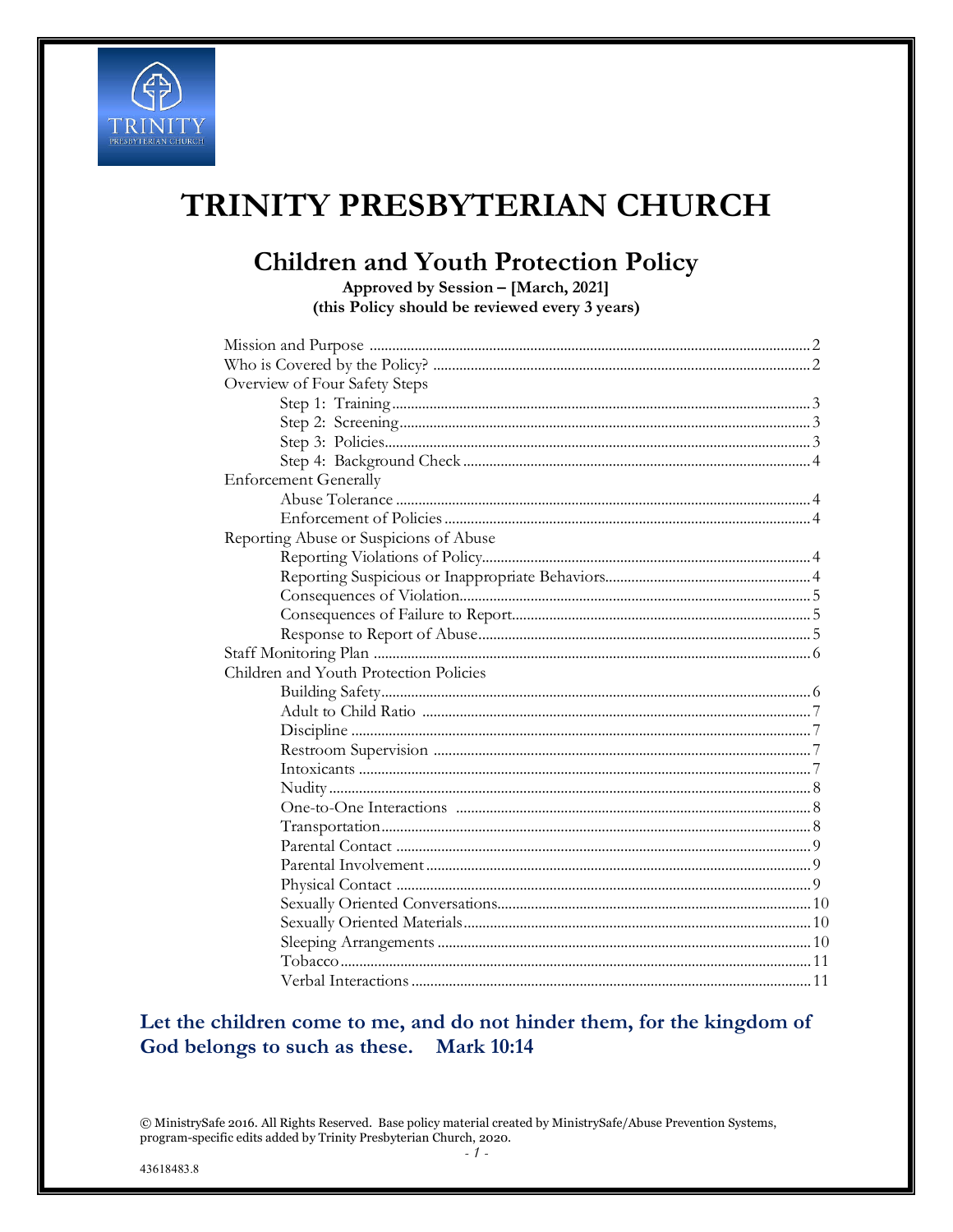# **Mission and Purpose**

**MISSION** Trinity Presbyterian Church ("Trinity" or "TPC") believes that God has called us to create a safe haven for all persons in our care, to empower them through faith and trust, and to protect the powerless. As a result, Trinity makes the following commitments:

- **Commitment to Members**. Trinity is committed to its members of every age. During the baptism of each person into our community of faith, Trinity pledges to uphold, teach, and strengthen that person in Jesus Christ and to support that person's relationship with the Body of Christ.
- **Commitment to Children and Youth**. Trinity is especially committed to the safety, welfare, and protection of all young people participating in Trinity's activities, including those who are developmentally, mentally, or physically disabled, regardless of age.
- **Commitment to Staff and Volunteers**. Trinity is committed to the safety, welfare, and protection of all persons involved in the care and nurture of young people. Trinity recognizes that certain people have gifts for teaching, growing, and developing young people and wants to encourage them to use these gifts. At the same time, however, the church places certain criteria on those adults who choose to serve in this capacity.

**PURPOSE** The purpose of this Policy is to protect young people from neglect, abuse, or harassment, whether physical, mental, sexual, or verbal, while on Trinity's property or while engaged in Trinity-sponsored activities or programs. Additionally we are called to stand not in judgment, but in compassion for each other. We believe that any person who has been accused of committing an act of abuse can expect due process, our prayers, and acceptance as a child of God.

# **Who is Covered by the Policy?**

This Policy applies to all minor children, ages 0-17. The terms "Students", "Children", Youths" and "Young People" may be used interchangeably, and apply to all minors involved in any programs, ministries, schools, daycare and sports leagues of Trinity Presbyterian Church.

All Trinity employees and volunteers participating in any children and youth programs of TPC must comply with this Policy, including but not limited to:

- Nurseries and child care
- Sunday school classes
- Children and youth fellowship programs
- Children and youth choirs
- Trinity sponsored retreats, mission trips, etc.
- Vacation bible school
- TPP
- Youth leaders
- Trinity sponsored athletic leagues or teams
- Confirmation partners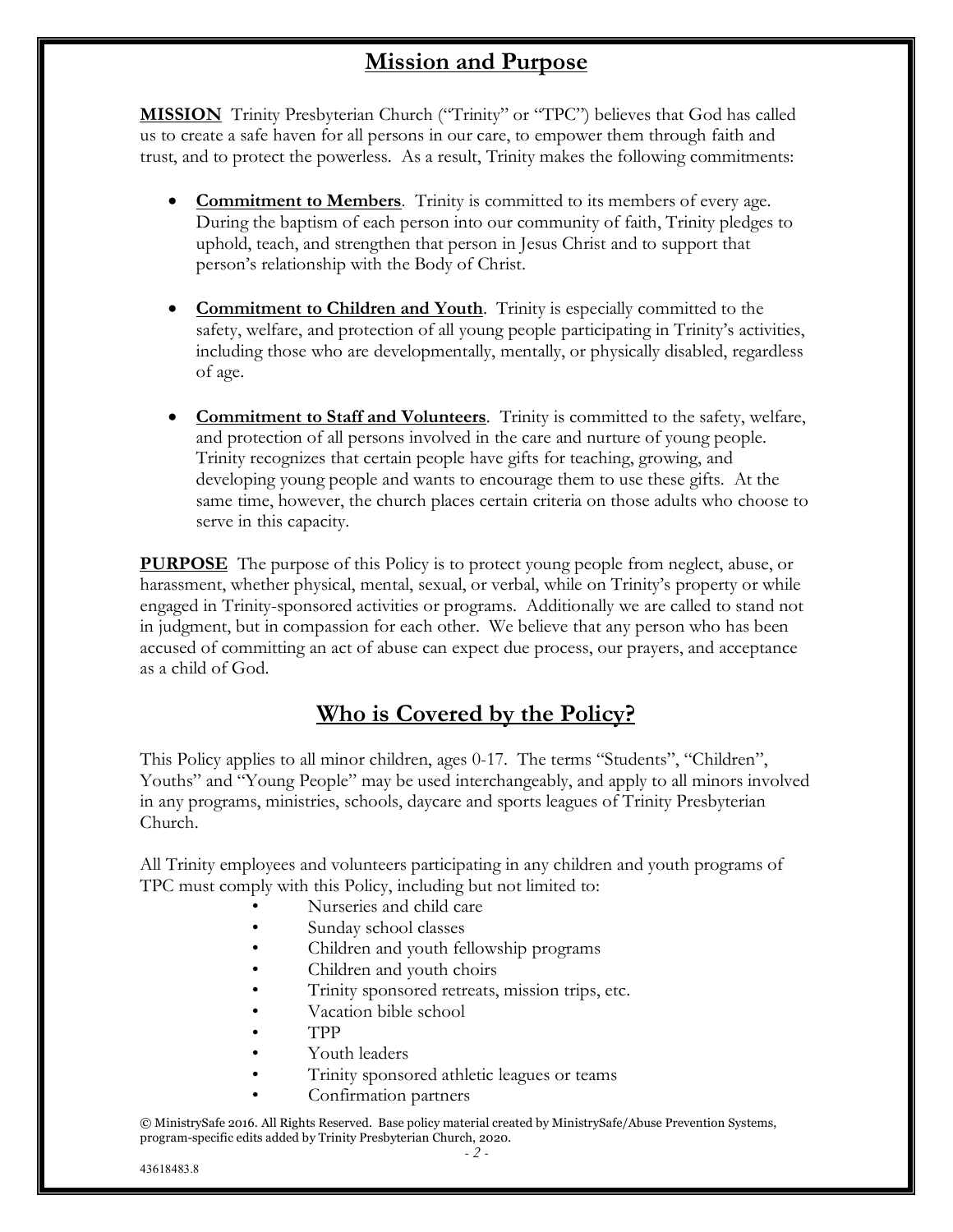Outside groups using TPC facilities which have direct supervision of children and youth (such as Boy Scouts, Girl School or TELC) will be expected to acknowledge in writing that they have adopted and follow their own policies, governance and insurance. Given the nature of the outside groups that use TPC facilities, Trinity will not perform background checks, seek personal or professional references, or review employment records. Leaders of outside groups will be expected to conduct their own due diligence and will be invited to attend TPC's frequently scheduled training classes.

### **Overview of Four Safety Steps**

All staff members and volunteers working with youth must complete **FOUR SAFETY STEPS** before ministry work or volunteer placement begins.

#### **STEP ONE: Training**

Abusive behavior of any kind, by staff members or volunteers, is forbidden. Staff members and volunteers are required to report any policy violations to a supervisor or a member of Trinity Leadership. Staff members and volunteers should have a basic understanding of the characteristics of sexual abusers and their behaviors in 'grooming' a child for sexual abuse. Grooming is the process used by an abuser to select a child, win the child's trust (and the trust of the child's parent or 'gatekeeper'), manipulate the child into sexual activity and keep the child from disclosing the abuse.

To equip Trinity staff members and volunteers with information necessary to recognize abuser characteristics and grooming behavior, Trinity requires all staff members and volunteers to complete sexual abuse awareness online training and quizzes through MinistrySafe®. This training will be renewed every two (2) years. Additional in-person training may be offered during each church calendar year.

#### **STEP TWO: Screening**

Staff members and volunteers working or serving with children are required to complete Trinity's Screening Process, which includes:

- Face-to-face interview (employees and volunteers)
- References checked (employees only)
- Before being eligible to serve in positions interacting with children or youth, volunteers must either (1) be a member at Trinity for six (6) months, (2) have demonstrated attendance in worship and programs, (3) have references checked, or (4) have prior relationship with more than one staff member.

#### $\overline{\phantom{a}}$ **STEP THREE: Policies**

Staff members and volunteers are required to review the policies contained in this policy manual and sign the last page indicating that he or she has read and understood the material, and agrees to comply with policy requirements. Volunteers who have not been active in a full church program year may be asked to review this manual and sign the last page acknowledgement again.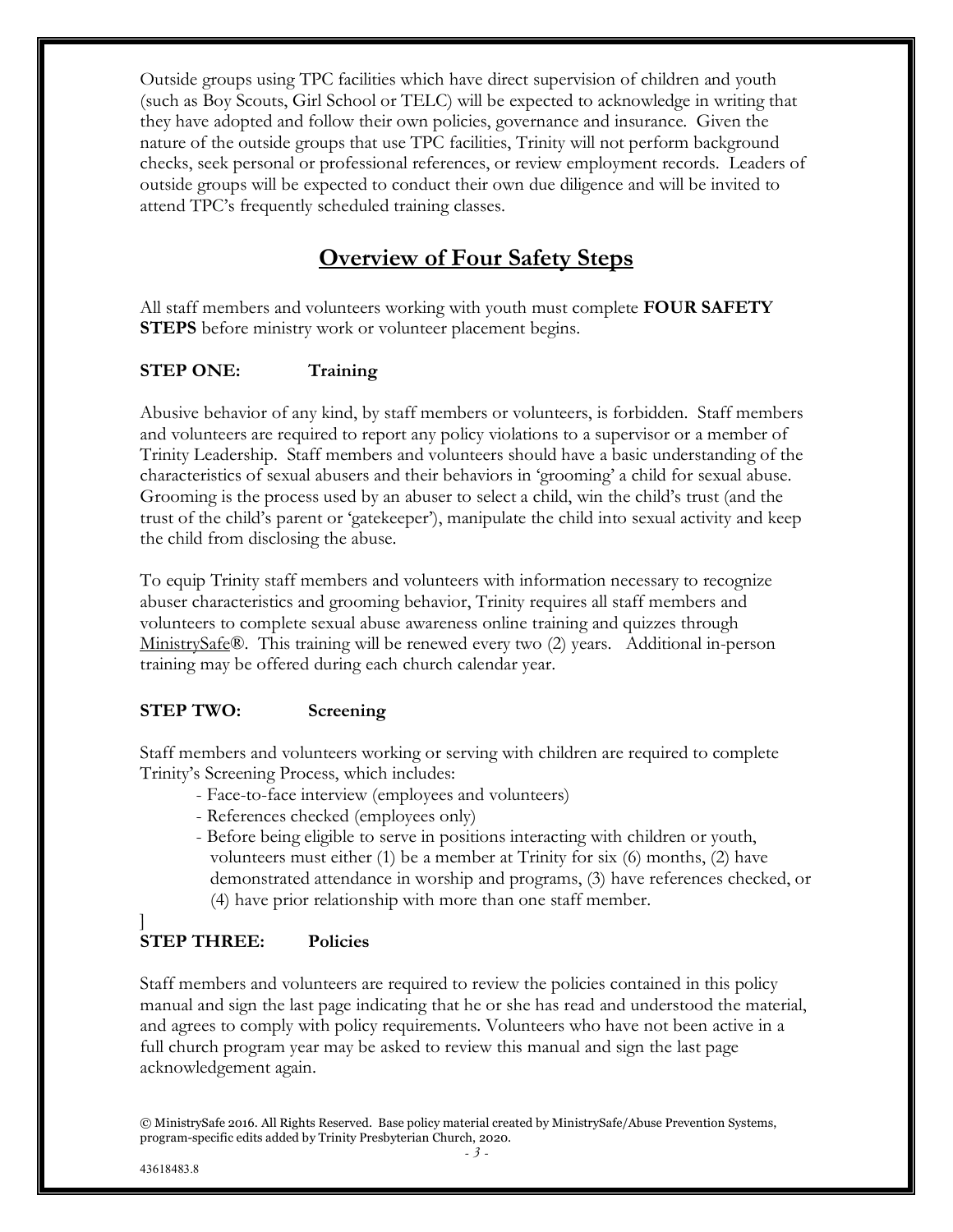#### **STEP FOUR: Background Check**

Trinity requires that all staff members and volunteers working or volunteering in children's or youth activities or programming undergo a criminal background check annually. Depending upon position, differing levels or intensity of background check may be required. Background check expenses will be borne by the respective organization or ministry.

### **Enforcement Generally**

#### **ABUSE TOLERANCE**

Trinity has a **zero tolerance for abuse** in ministry programs and ministry activities. It is the responsibility of every staff member and volunteer at Trinity to act in the best interest of children in every program.

In the event that any staff member or volunteer observes any inappropriate behavior (i.e. policy violations, neglectful supervision, poor role-modeling, etc.) or suspected abuse or neglect (physical, emotional, or sexual) it is that individual's responsibility to immediately report these observations to his or her immediate supervisor, the Associate Pastor for Family Ministries, or the Senior Pastor.

#### **ENFORCEMENT OF POLICIES**

Trinity staff members and volunteers who supervise other staff or volunteers are charged with the diligent enforcement of all Trinity policies. Violations of these policies are grounds for immediate dismissal, disciplinary action, or reassignment for both volunteers and staff members. Final decisions related to policy violations will be the responsibility of the Senior Pastor and the Personnel Committee of the Session.

### **Reporting Abuse or Suspicions of Abuse**

#### **REPORTING VIOLATION OF POLICY**

All questions or concerns related to inappropriate, suspicious, or suspected grooming behavior should be directed to an immediate supervisor, the Associate Pastor for Family Ministries, or the Senior Pastor.

#### **REPORTING SUSPICIOUS OR INAPPROPRIATE BEHAVIORS**

Trinity is committed to providing a safe, secure environment for children and their families. To this end, any report of inappropriate behaviors or suspicions of abuse will be taken seriously and will be reported, in accordance with this policy and state law, to Child Protective Services, or another appropriate agency.

Because sexual abusers 'groom' children for abuse, it is possible a staff member or volunteer may witness behavior intended to 'groom' a child for sexual abuse. Staff members and volunteers must report 'grooming' behavior, any policy violations, or any suspicious behaviors to an immediate supervisor, the Associate Pastor for Family Ministries or the Senior Pastor. In the case of a report to a supervisor or to the Associate Pastor for Family Ministries (or any other pastor or staff at Trinity), then the Senior Pastor should also be notified.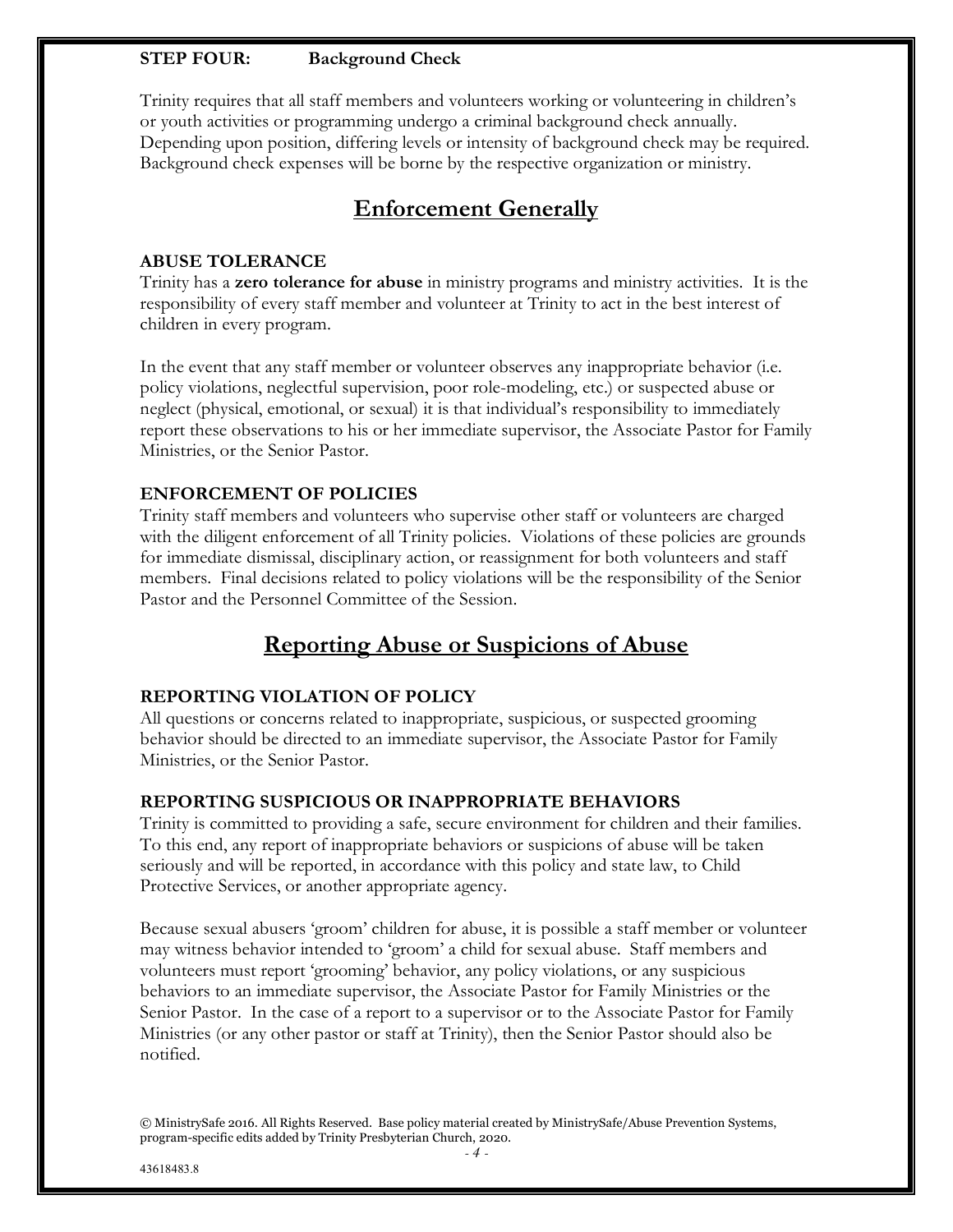#### **TRINITY CHURCH POLICY IS TO REPORT ALL SUSPICIONS OR ALLEGATIONS OF ABUSE, REGARDLESS OF STATE LAW REQUIREMENTS.**

# **WHEN IN DOUBT,** REPORT!

#### **CONSEQUENCES OF VIOLATION**

Any person accused of committing a prohibited act or any act considered by the church to be harmful to a child will be immediately suspended from participation in any activities involving children or youths at Trinity. This suspension will continue during any investigation by law enforcement or Child Protective Services, or another appropriate agency.

Any person found to have committed a prohibited act may be prohibited from future participation as a staff member or volunteer in all activities and programming that involves children, youths or vulnerable populations at Trinity. If the person is a staff member or employee, such conduct may also result in termination of employment from Trinity.

#### **CONSEQUENCES OF FAILURE TO REPORT**

Failure to report a policy violation is grounds for termination of an employee. Volunteers who fail to report a policy violation may be restricted from participation in any activities involving children or youth at Trinity, and may constitute a misdemeanor under O.C.G.A. § 19-7-5(h) (2007).

#### **RESPONSE TO REPORT OF ABUSE**

Trinity Leadership will take appropriate action on behalf of the church when a report of abuse occurs. Any report must be promptly reported to the Senior Pastor. When a policy violation has been reported, the Senior Pastor or the Associate Pastor for Family Ministries will make all communications on behalf of Trinity. Church communications will include, when necessary, reporting the incident to appropriate legal authorities in accordance with Georgia law. The Senior Pastor will notify, when appropriate, the Director of Finance and Administration, who will in turn notify Trinity's insurance carrier and counsel.

Pursuant to O.C.G.A.  $\binom{5}{19-7-5(g)}$  (2007), and the PC(USA) Book of Order Section G-4.0302, ministerial staff shall report to ecclesiastical and civil legal authorities knowledge of harm, or the risk of harm, related to the physical abuse, neglect, and/or sexual molestation or abuse of a minor or an adult who lacks mental capacity when (1) such information is gained outside of a confidential communication; or (2) even if revealed in the context of confidential communications, he or she reasonably believes that there is risk of future physical harm or abuse.

After reporting an incident to the Senior Pastor or the Associate Pastor for Family Ministries, the reporter has a reasonable expectation that the pastor will act in accordance with O.C.G.A.  $\{19-7-5(2007),\}$  and in accordance with O.C.G.A.  $\{19-7-5(c)(2)(2007),\}$  and is discharged of further reporting responsibility. However, should the reporter obtain clear and convincing evidence that no report has been made, nothing herein shall be deemed to supersede the reporting obligations created by O.C.G.A. § 19-7-5 (2007), and PC (USA) Book of Order Section G-4.0302.

<sup>©</sup> MinistrySafe 2016. All Rights Reserved. Base policy material created by MinistrySafe/Abuse Prevention Systems, program-specific edits added by Trinity Presbyterian Church, 2020.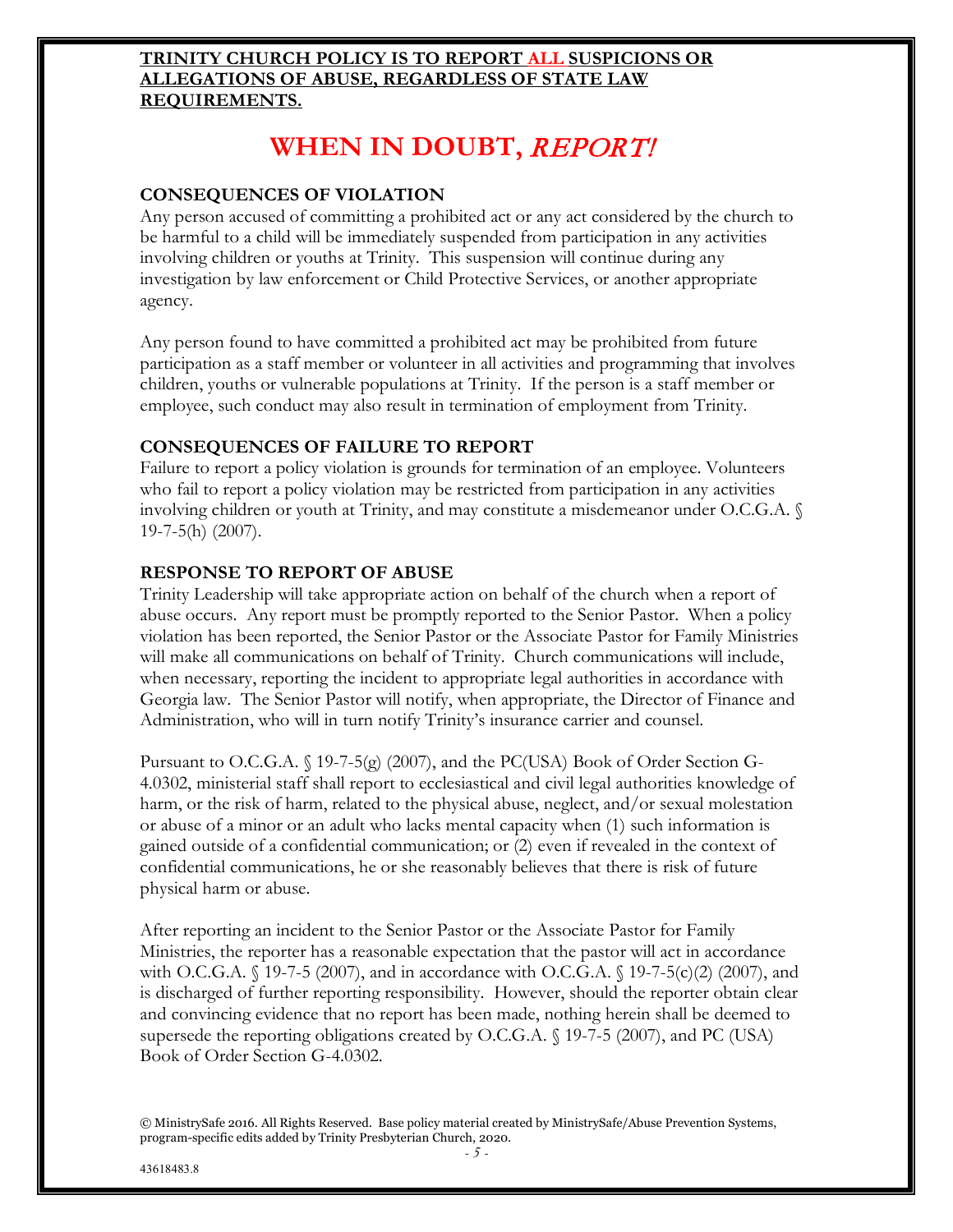## **Staff Monitoring Plan**

Monitoring of staff and volunteers will include regular (announced and unannounced) visits in each program to provide supervisors the opportunity to observe staff member and volunteer interactions with children and youth.

- 1. **Each supervisor** conducts regular unscheduled observations of programs.
- 2. **The Associate Pastor for Family Ministries** conducts periodic performance evaluations that include items that address participation in risk management training and adherence to risk management procedures.
- 3. **The Associate Pastor for Family Ministries** conducts an unscheduled observation at least once each month for programs that occur weekly.
- 4. **The Senior Pastor** conducts regular unscheduled observations of children's and youth ministries, programs and choirs.
- 5. **The Senior Pastor** meets with Associate Pastor for Family Ministries and with the Director of Music and Fine Arts at least quarterly to discuss all children's and youth ministries and choirs, including safety training and procedures.
- 6. **The Associate Pastor for Family Ministries** meets with the leaders of youth ministry and children's ministry, as well as TPP, at least once monthly to discuss all children's and youth ministries, including safety training and procedures.
- 7. **Members of the Personnel Committee** meets with the Associate Pastor for Family Ministries, once each year to discuss all children's and youth ministries and choirs, including safety training and procedures.

### **Children and Youth Safety Policies**

#### **BUILDING SAFETY**

The Associate Pastor for Family Ministries will be responsible for ensuring that the children's and youth programs area is monitored during Sunday classes or programming. This will include unobserved monitoring of staff members, volunteers and students.

No child will ever be left unattended or unsupervised during children's and youth programs or meetings. Staff members or volunteers are prohibited from being alone with an individual child in any room or building. In the event a staff member or volunteer finds himself/herself alone with a single child, that staff member or volunteer will take the child to a room or building occupied by others, or to a location easily observed by others. (Example: If a child or youth desires additional conversation or counsel with a staff member or volunteer after regular programming has concluded, move to an adjoining room where other staff members or volunteers are present, or into a public space.)

After every programming event, staff members and volunteers must ensure every room and restroom is checked prior to leaving.

<sup>©</sup> MinistrySafe 2016. All Rights Reserved. Base policy material created by MinistrySafe/Abuse Prevention Systems, program-specific edits added by Trinity Presbyterian Church, 2020.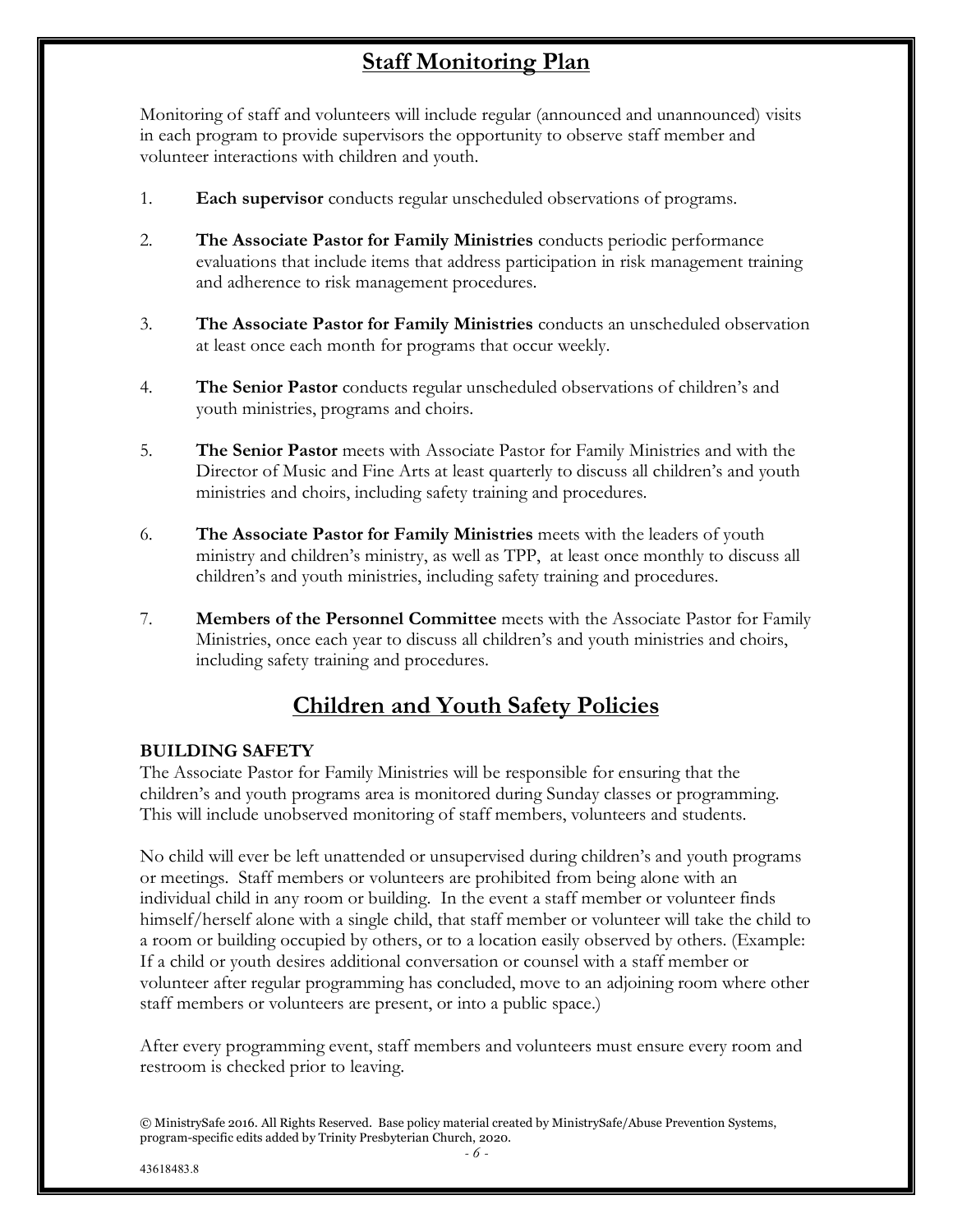Any two students together in an unseen or less easily viewed area should be redirected to another (more open) area.

#### **ADULT TO CHILD RATIO**

Trinity is committed to providing adequate supervision in all children's and youth activities and programs. Accordingly, the following ratios will be observed for all activities and programs:

For groups up to and including 10 students, there will be at least 1 staff member or volunteer supervising (preferably 2). For groups ranging from 11 to 29 students, there will be at least 2 staff members or volunteers supervising. For groups larger than 30 students, there will be at least 3 staff members or volunteers supervising.

If a worker is out of ratio it is his or her responsibility to immediately notify supervisory staff responsible for the program or event. The responsible supervisory staff member will make diligent effort to immediately bring staff member/volunteer to student ratios into compliance with this policy.

#### **DISCIPLINE**

It is the policy of Trinity that staff members and volunteers are prohibited from using physical discipline in any way for behavior management of children or students. **No form of physical discipline is acceptable.** This prohibition includes spanking, slapping, pinching, hitting, or any other physical force as retaliation or correction or inappropriate behaviors by children or youths. If a child is unruly or fails to comply with verbal warnings or instructions from staff/volunteers, that child will be asked to leave (if not endangered by doing so) or the child's parent will be contacted to pick up the child. In the event of a fight or physical altercation, staff members will verbally redirect students involved and will try to avoid physical intervention. Uncontrollable or unusual behavior should be reported immediately to parents and the Associate Pastor for Family Ministries.

#### **RESTROOM SUPERVISION**

When children are taken into bathrooms the door will be left partially open. Young children will never be left unattended in bathrooms. Children should be verbally assisted where possible. If physical assistance is necessary, another staff member or volunteer should be present. School age children may be accompanied to the restroom for supervision and assistance when needed. Children should receive the minimum amount of assistance needed based upon their individual capabilities. Staff members and volunteers should never take a lone child to the restroom. If a staff member or volunteer must go into the restroom to check on an individual child, he or she should seek out another worker to accompany him/her. If another worker is not available to accompany, he/she should go to the exterior bathroom door, knock, and ask if the child needs assistance. If the child requires assistance, the worker should leave the exterior bathroom door open when entering the bathroom area and try to verbally assist the child in completing their activities, while the child remains behind the door of the bathroom stall. Any assistance with the straightening or fastening of garments should be done in the presence of another staff member or volunteer.

#### **INTOXICANTS**

Staff and volunteers are prohibited from the use, possession, or being under the influence of alcohol or any illegal drugs while in any church facility, while traveling with children or

© MinistrySafe 2016. All Rights Reserved. Base policy material created by MinistrySafe/Abuse Prevention Systems, program-specific edits added by Trinity Presbyterian Church, 2020.

43618483.8

*- 7 -*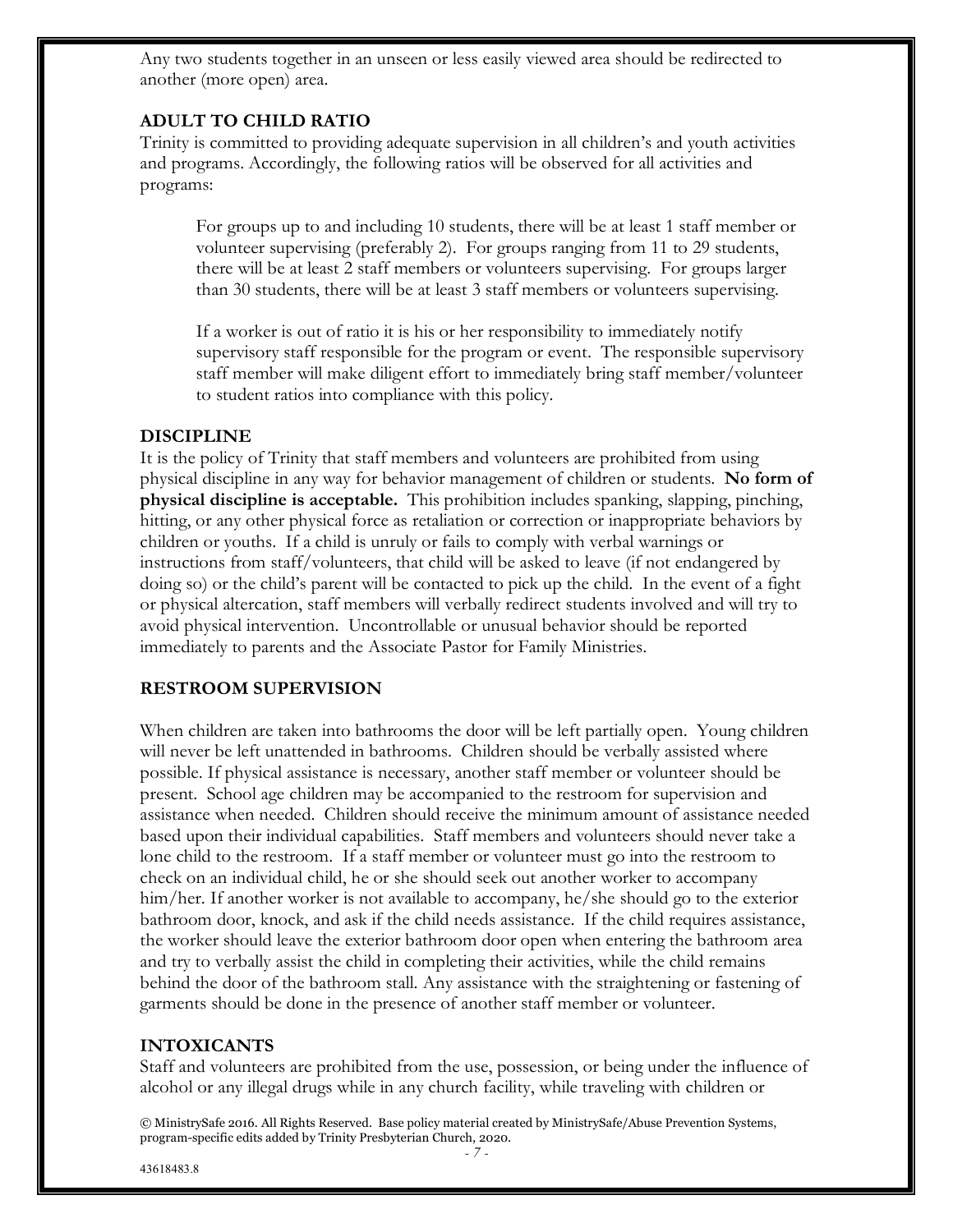youths, or while working with or supervising students. Care should also be exercised while taking any prescription or other medications. Should a staff member or volunteer feel intoxicated, impaired, or ill, she or he is to immediately notify the other staff and volunteers.

#### **NUDITY**

Staff and volunteers should never be nude in the presence of students in their care. In the event there is a situation that may call for or contemplate the possibility of nudity (i.e. changing clothes during a pool party, weekend or overnight retreat, etc.), the staff member or volunteer leading the event will communicate a plan to the Associate Pastor for Family Ministries concerning arrangements for showering or changing clothes.

#### **ONE-TO-ONE INTERACTIONS**

Trinity recognizes that meeting the emotional needs of children or youths may occasionally require staff member and volunteers to minister to them on an individual basis. Staff Members and volunteers should observe the following guidelines when interacting with students.

#### **Individual Meetings**

Staff members and volunteers should conduct one-to-one meetings with an individual student at a time when others are present and where interactions can be observed. Private one-on-one conversations should not occur behind closed doors, but rather in public space – for example, in the corner of a large space with other staff members or volunteers present in the larger space.

#### **Pastoral Counseling**

It is not a violation of this Policy for any Pastor to talk with a child privately when the child has requested a private meeting and the Pastor informs another staff member about the meeting before, and if not possible, as soon as possible thereafter, about the meeting. Any such meeting should also not occur behind closed doors, but rather in public space, or with open door or window – for example, with line of sight to other adults at all times.

#### **TRANSPORTATION**

Staff members and volunteers may from time to time be in a position to provide transportation for students. The following guidelines should be strictly observed when workers are involved in the transportation of students:

- 1. Students should be transported directly to their destination. Unauthorized stops to a non-public place should be avoided. Staff members and volunteers should avoid transportation circumstances that leave only one child in transport. If circumstances require that only one child is in a vehicle (i.e. the last child to be dropped at home), then the staff member or volunteer driving should call another staff member or volunteer (hands-free) and stay on the phone until the child is dropped off.
- 2. Staff members and volunteers should avoid physical contact with students while in vehicles.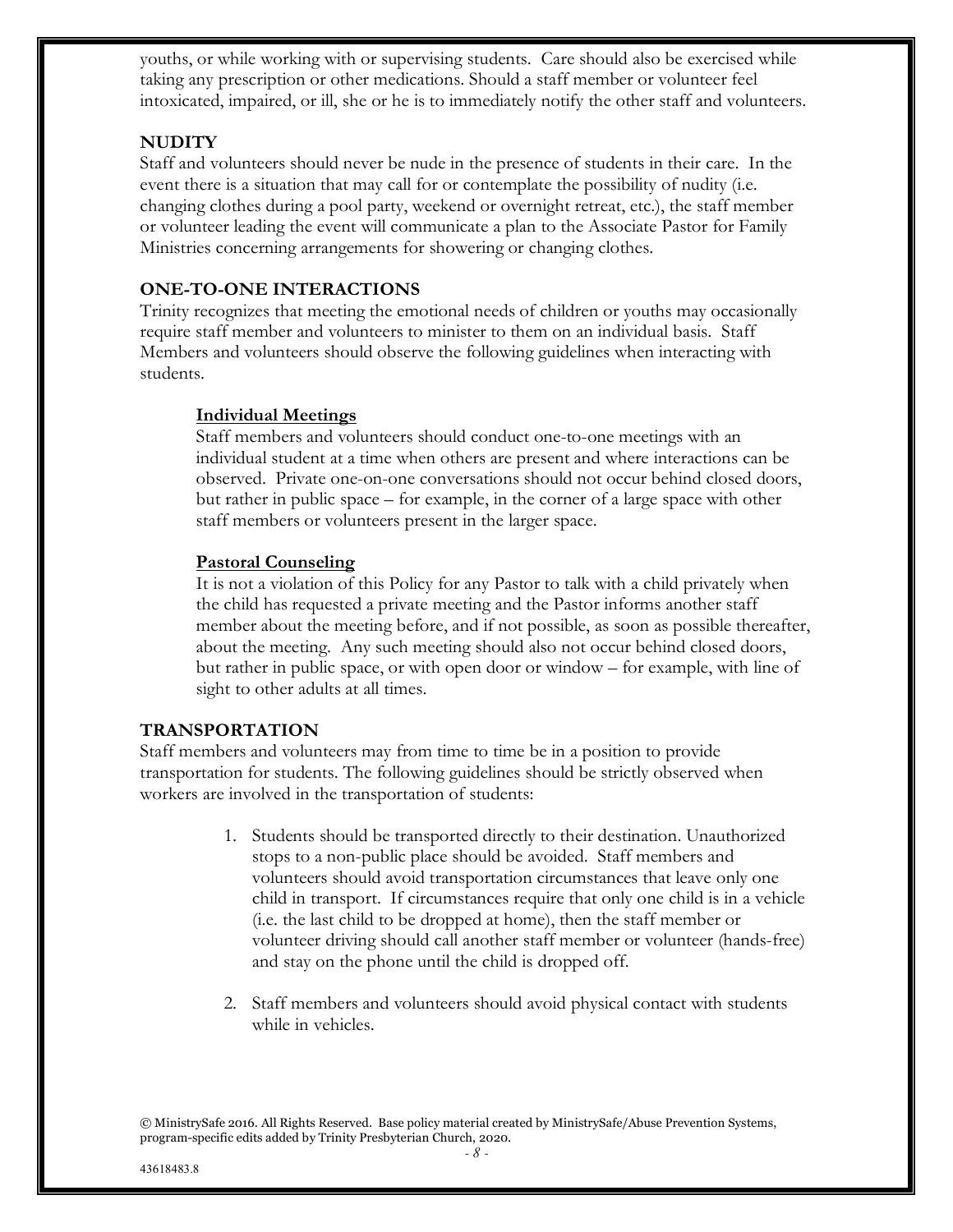- 3. No cell phones may be utilized by the driver while driving Trinity vans, or vehicles owned or rented by Trinity, except as set forth above or in the case of an emergency.
- 4. No drivers under age 25 may drive Trinity-owned or rented vehicles. All drivers will provide proof of current insurance coverage, and notify Trinity of any changes to his/her driving record or insurance coverage.

#### **PARENTAL CONTACT**

Parents whose student is participating in Trinity's children's or youth activities and programs will be contacted if their child becomes severely ill, injured, or has a severe disciplinary problem while participating in such activities or programs.

#### **PARENTAL INVOLVEMENT**

Parents have an open invitation to observe all programs and activities in which their child is involved. However, parents who desire to participate in or have continuous, ongoing contact with children's or youth activities and programs will be required to comply with Trinity's Screening Process.

#### **PHYSICAL CONTACT**

Trinity is committed to protecting children and youths in its care. To this end, Trinity has implemented a 'physical contact policy' that promotes a positive, nurturing environment for our children's and youth ministries and programs. The following guidelines are to be carefully followed by anyone working in these ministries or programs:

- 1. Hugging, pats on the back and other forms of appropriate physical affection between staff members or volunteers and students are important for child development and are generally suitable in the church setting.
- 2. Inappropriate touching and inappropriate displays of affection are forbidden. Any inappropriate physical contact, touching or displays of affection must be immediately reported to an immediate supervisor, the Associate Pastor for Family Ministries or the Senior Pastor.
- 3. Physical contact should be for the benefit of the child, and never be based upon the emotional needs of a staff member or volunteer.
- 4. Physical contact and affection should be given only in observable places or when in the presence of other students or student staff members and volunteers. It is much less likely that touch will be inappropriate or misinterpreted as such when physical contact is open to observation.
- 5. Physical contact in any form should not give even the appearance of wrongdoing. The personal behavior of staff or volunteers in the children's and youth ministries and programs must foster trust at all times. Personal conduct must be above reproach.
- 6. Do not force any physical contact, touch or affection upon a reluctant child. A student's preference not to be touched must be respected.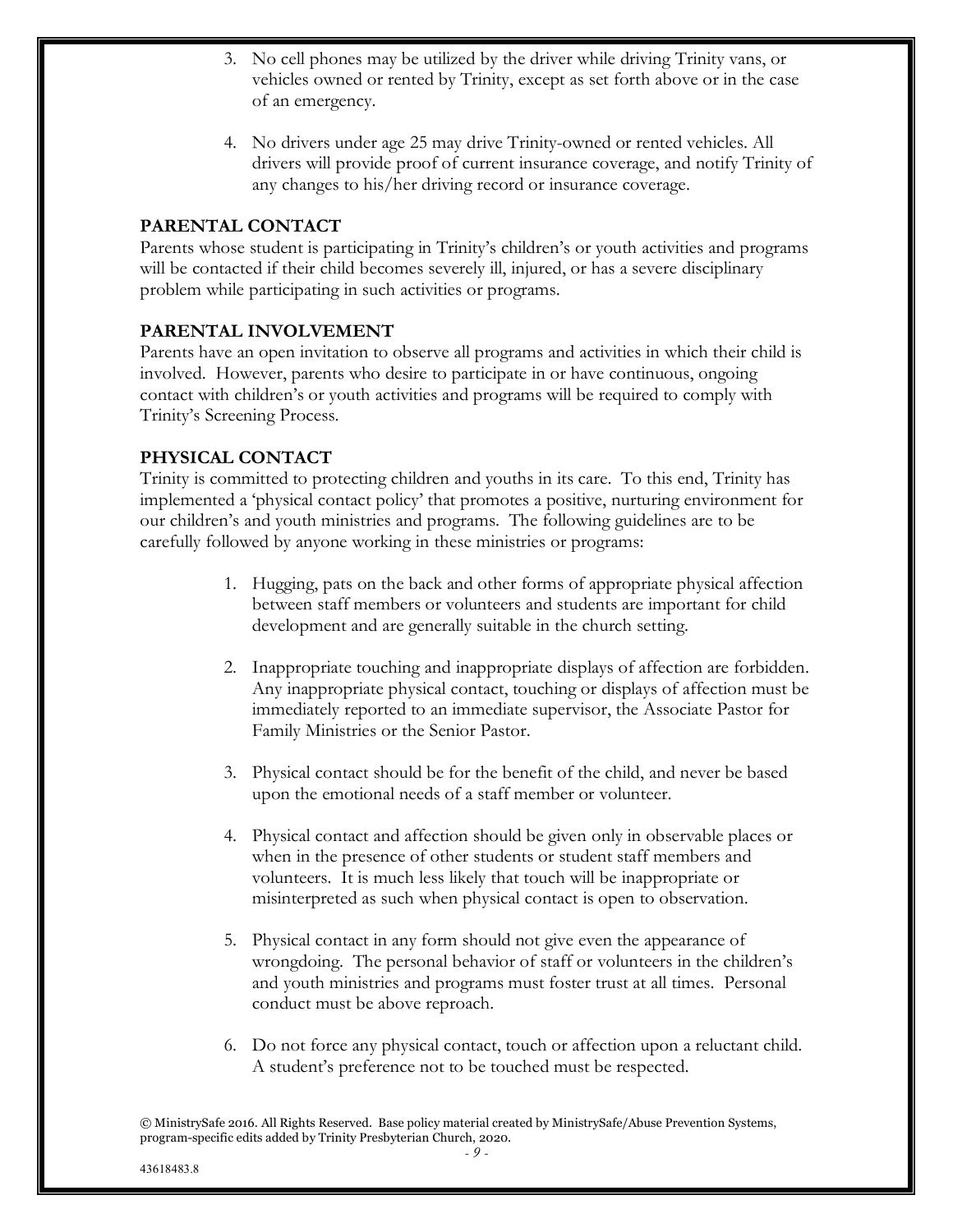- 7. Student staff and volunteers are responsible for using their reasonable efforts to protect students under their supervision from inappropriate or unwanted touch by others.
- 8. Any inappropriate behavior or suspected abuse must be reported immediately to an immediate supervisor, the Associate Pastor for Family Ministries or the Senior Pastor.

#### **SEXUALLY ORIENTED CONVERSATIONS**

Staff members and volunteers are prohibited from engaging in any sexually oriented conversations with students and are not permitted to discuss any inappropriate or explicit information about their own personal relationships, dating or sexual activities with any student in the program. However, it is expected that from time to time Youth ministry discussions and lessons may address issues related to purity, dating, sex and human sexuality. These lessons will occur in group settings or individual interactions under the guidelines set forth above, and will convey the church's views on these topics.

#### **SEXUALLY ORIENTED MATERIALS**

Staff members and volunteers are prohibited from possessing (or transmitting to any child) any sexually oriented materials (magazines, cards, images, videos, pictures, films, etc.) on Trinity property or in the presence of children or youths, including those in electronic form.

#### **SLEEPING ARRANGEMENTS**

It is anticipated that certain Youth ministry activities may occasionally require that overnight sleeping arrangements be made for students and staff members and volunteers (i.e. lock-ins, mission trips, ski trips, etc.). In the event an activity requires sleeping arrangements, staff members and volunteers will strictly observe the following rules:

- 1. A single student should not be alone in a sleeping arrangement with a staff member or volunteer.
- 2. All adult leaders must have previously completed Trinity's screening and training process.
- 3. Overnight sleeping arrangements must be submitted in writing to and approved by the Associate Pastor for Family Ministries prior to the activity.
- 4. As long as any students are awake, one trip leader must be awake and monitoring students to ensure safe behavior.
- 5. Leaders should check with parents and use good judgment regarding PG or PG-13 movies. No R-rated movies are permitted.
- 6. Appropriately modest sleeping attire must be worn; both tops and bottoms.
- 7. In the event of a sleepover on campus that involves both boys and girls, boys and girls must sleep in separate rooms, properly supervised by student leaders of the same gender.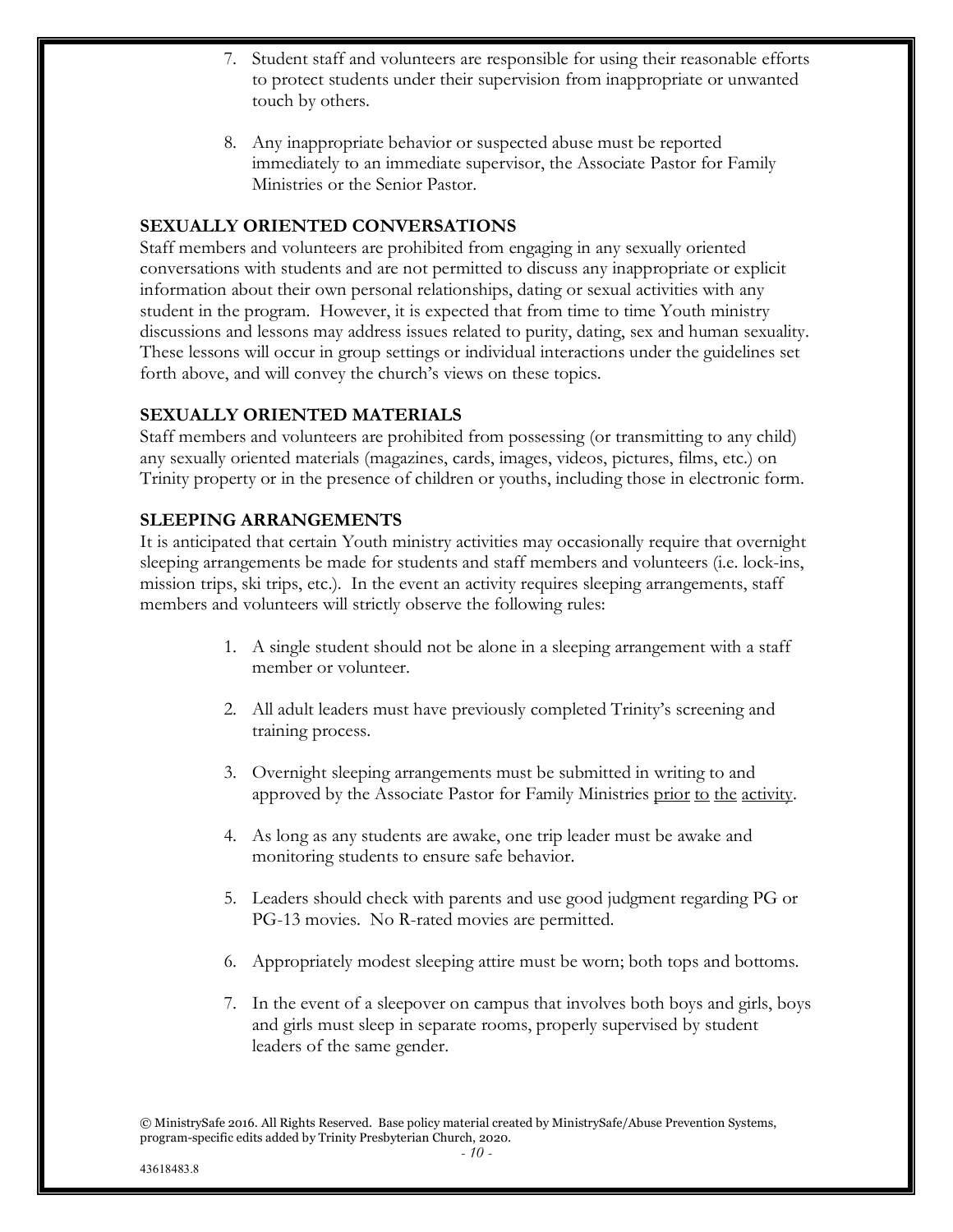- 8. Staff members and volunteers will monitor sleeping students by periodically conducting visual bed checks to ensure that sleeping students remain in designated sleeping places. During bed checks, staff members and volunteers should never physically touch a student.
- 9. Whenever possible, staff members or volunteers will sleep in the same room (but not same bed) as students, or in an adjoining room with the door between the rooms kept open.
- 10. In the event that overnight arrangements do not include standard beds, each staff member, volunteer, and student will use single sleeping bags or blankets. In these instances, a "one-person-to-one bag or blanket" rule will be observed.

#### **TOBACCO**

Trinity requires staff members and volunteers to abstain from the use or possession of tobacco products or "vaping" in Trinity facilities, while in the presence of students or their parents, and during Trinity activities or programs, including travel. Trinity is a tobacco-free facility.

#### **VERBAL INTERACTIONS**

Verbal interactions between staff members or volunteers and students should be positive and uplifting. Trinity staff members and volunteers should strive to keep verbal interactions encouraging, constructive, and mindful of their mission of aiding parents in the spiritual growth and development of students.

To this end, staff members and volunteers should not talk to students in a way that is or could be construed by any reasonable observer as harsh, threatening, intimidating, shaming, derogatory, demeaning, or humiliating. In addition, staff and volunteers are expected to refrain from swearing in the presence of students.

**NOTE: The next 2 pages are duplicate acknowledgment forms. The staff member**  or volunteer should sign both pages. The 1<sup>st</sup> page stays attached with this Policy and **should be retained by the staff member/volunteer. The 2nd page should be retained by Trinity.**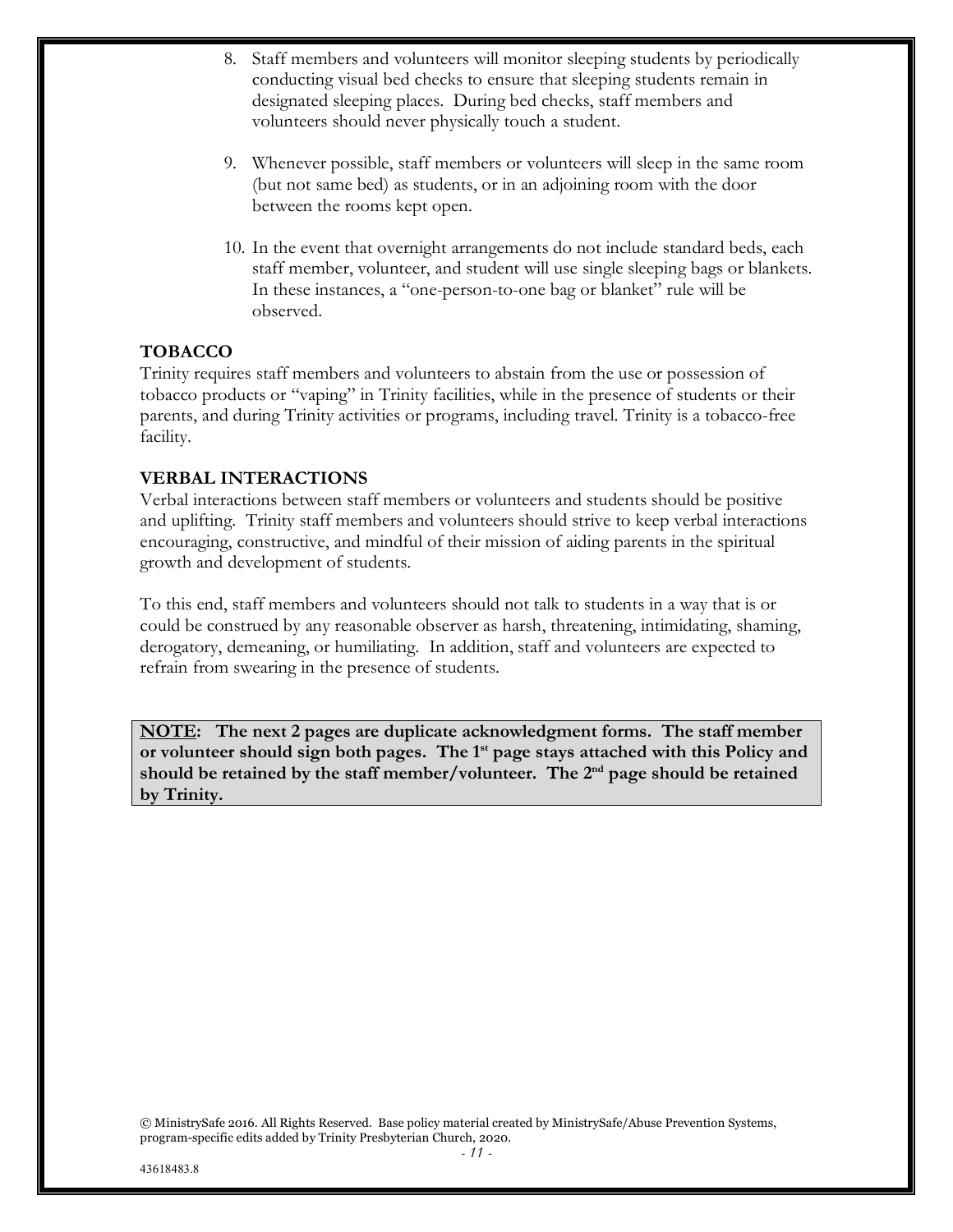### **Policies and Procedures Statement of Acknowledgment and Agreement**

I have received and read a copy of Trinity's Children and Youth Protection Policy and understand the importance of the matters set forth within the policy manual. I agree to follow and abide by these policies and procedures during service at Trinity.

Further, I understand that the manual may be modified at any time, and that any policies and procedures may be amended, revised, or eliminated at any time by Trinity.

I also acknowledge that I have reviewed and agree to fulfill the duties listed in the manual.

I further acknowledge and understand that the policies and procedures contained in this policy manual in no way express or imply a contractual employment relationship between Trinity and me. If I am applying as a volunteer, I acknowledge and agree that I will receive no compensation for hours worked.

Finally, I understand that it is my responsibility to review new policies and procedures that are created and distributed as well as policies and procedures that are changed or deleted.

I hereby acknowledge receipt of Trinity's Children and Youth Protection Policy.

 $\frac{1}{2}$  ,  $\frac{1}{2}$  ,  $\frac{1}{2}$  ,  $\frac{1}{2}$  ,  $\frac{1}{2}$  ,  $\frac{1}{2}$  ,  $\frac{1}{2}$  ,  $\frac{1}{2}$  ,  $\frac{1}{2}$  ,  $\frac{1}{2}$  ,  $\frac{1}{2}$  ,  $\frac{1}{2}$  ,  $\frac{1}{2}$  ,  $\frac{1}{2}$  ,  $\frac{1}{2}$  ,  $\frac{1}{2}$  ,  $\frac{1}{2}$  ,  $\frac{1}{2}$  ,  $\frac{1$ Staff Member or Volunteer's name (please print)

 $\frac{1}{2}$  ,  $\frac{1}{2}$  ,  $\frac{1}{2}$  ,  $\frac{1}{2}$  ,  $\frac{1}{2}$  ,  $\frac{1}{2}$  ,  $\frac{1}{2}$  ,  $\frac{1}{2}$  ,  $\frac{1}{2}$  ,  $\frac{1}{2}$  ,  $\frac{1}{2}$  ,  $\frac{1}{2}$  ,  $\frac{1}{2}$  ,  $\frac{1}{2}$  ,  $\frac{1}{2}$  ,  $\frac{1}{2}$  ,  $\frac{1}{2}$  ,  $\frac{1}{2}$  ,  $\frac{1$ 

Staff Member or Volunteer's signature

Date:

[This page is to remain attached to the Staff Member or Volunteer's copy]